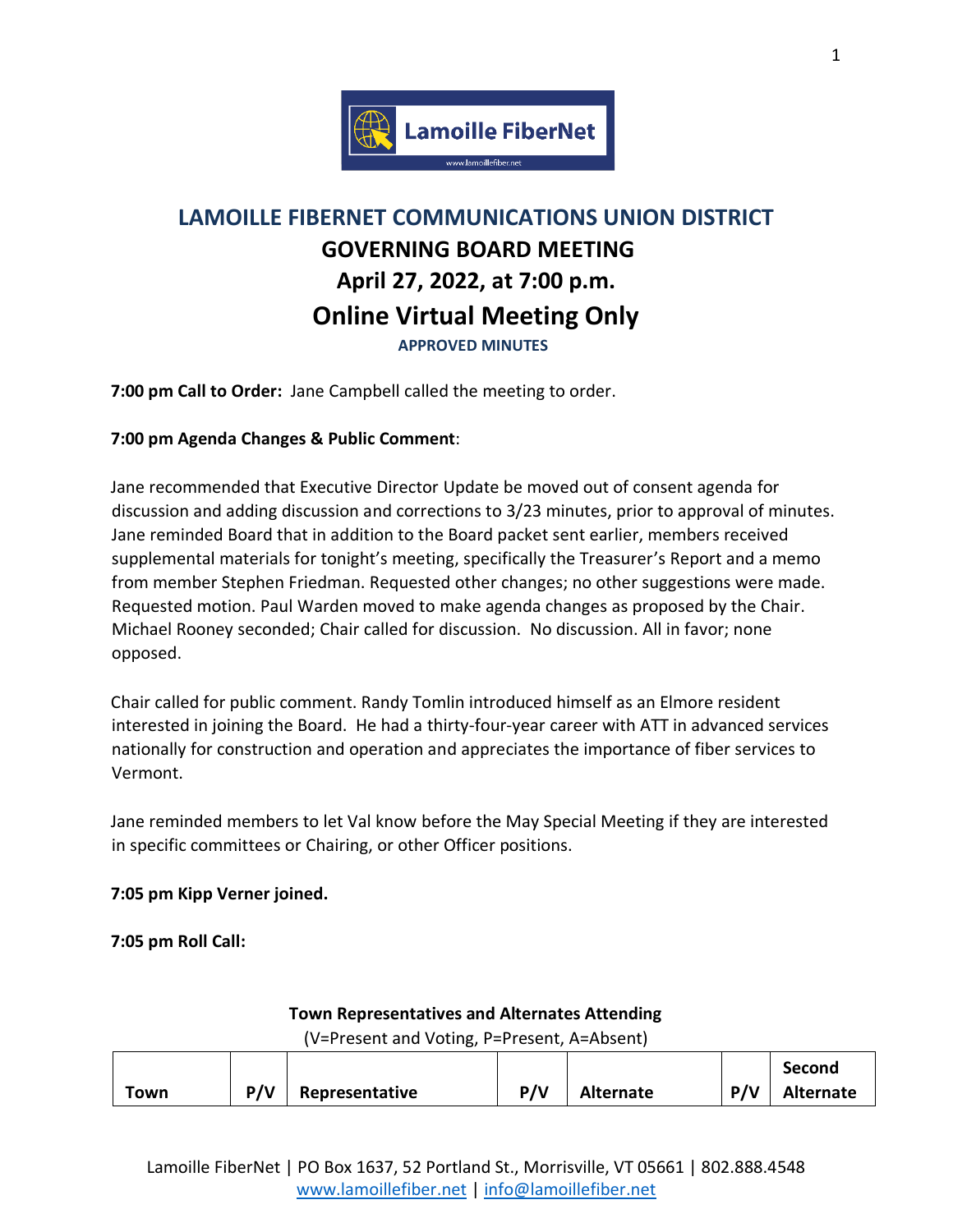| <b>Belvidere</b>  | P | Carol Caldwell-Edmonds | V | Kipp Verner           |   |             |
|-------------------|---|------------------------|---|-----------------------|---|-------------|
| Cambridge         | V | Sam Lotto              | P | <b>Teelah Hall</b>    |   |             |
| Eden              |   |                        | A | Damien De Clerck      |   |             |
| <b>Elmore</b>     | V | Brian Evans-Mongeon    | A | Hans de Boer          |   |             |
| <b>Hyde Park</b>  | V | Michael Rooney         | P | Carol Fano            | A | Jack Wool   |
| Johnson           | V | <b>Charlotte Reber</b> | P | Paul Warden           |   |             |
| <b>Morristown</b> | V | Jane Campbell          | A | John Meyer            |   |             |
| <b>Stowe</b>      | A | Stephen Friedman       | A | <b>Scott Weathers</b> | A | Chris Foran |
| <b>Waterville</b> | V | Jeff Tilton            | P | Lucy Rogers           |   |             |
| <b>Wolcott</b>    | V | <b>Bruce Wheeler</b>   | A | Mike Davidson         |   |             |

## **Other Lamoille FiberNet attendees:** Val Davis, Lisa Birmingham **Public/Guests:** Salvador Morales, Randy Tomlin

### **7:09 pm Consent Agenda - Treasurer's Report and Recent Purchases:**

Recent invoices, which were in the approved budget, are included in Treasurer's report. Kipp Verner moved to approve the Treasurer's report including the recent expenses; Paul Warden seconded. All in favor; none opposed.

**7:10 pm Executive Director Updates:** Val had no updates to the ED report which was included in the Meeting packet. The Chair raised three items for discussion and asked ED for update:

- State Funding Aware funding was at risk and asked if there was any update on legislative funding for CUDs and broadband (\$2 million for CUDs are vital as matching funds federal grants; the \$95 million proposed by the Governor for broadband). Val reported that Rob Fish (VCBB) informed him today that they think the funding is safe.
- System Electronics Are there anticipated problems coordinating meet points with different CUDs, if the districts chose different equipment vendors, specifically Adtran or Calix. Val said in near term it is not a current concern because Google Fiber would be supplying its own electronics, so Lamoille FiberNet does not need its own electronics.
- USDA Grant Spend Appears overspent and requested clarification on cost classifications. Val reported that Nicole was working on but not finished reclassifications; will update when complete.

**7:13 pm Approval of Minutes from 2/23/2002 and 3/23/2002:** Chair opened discussion of minutes. Chair noted that the March 23 minutes reflect a few action items after exiting executive session and asked for a motion to make it official. Those four items were: 1) the full board approval of the working group's work before it went to Google Fiber, 2) Val and RISI would review the Tilson data, 3) Val would confirm the interpretation of the 60% funding with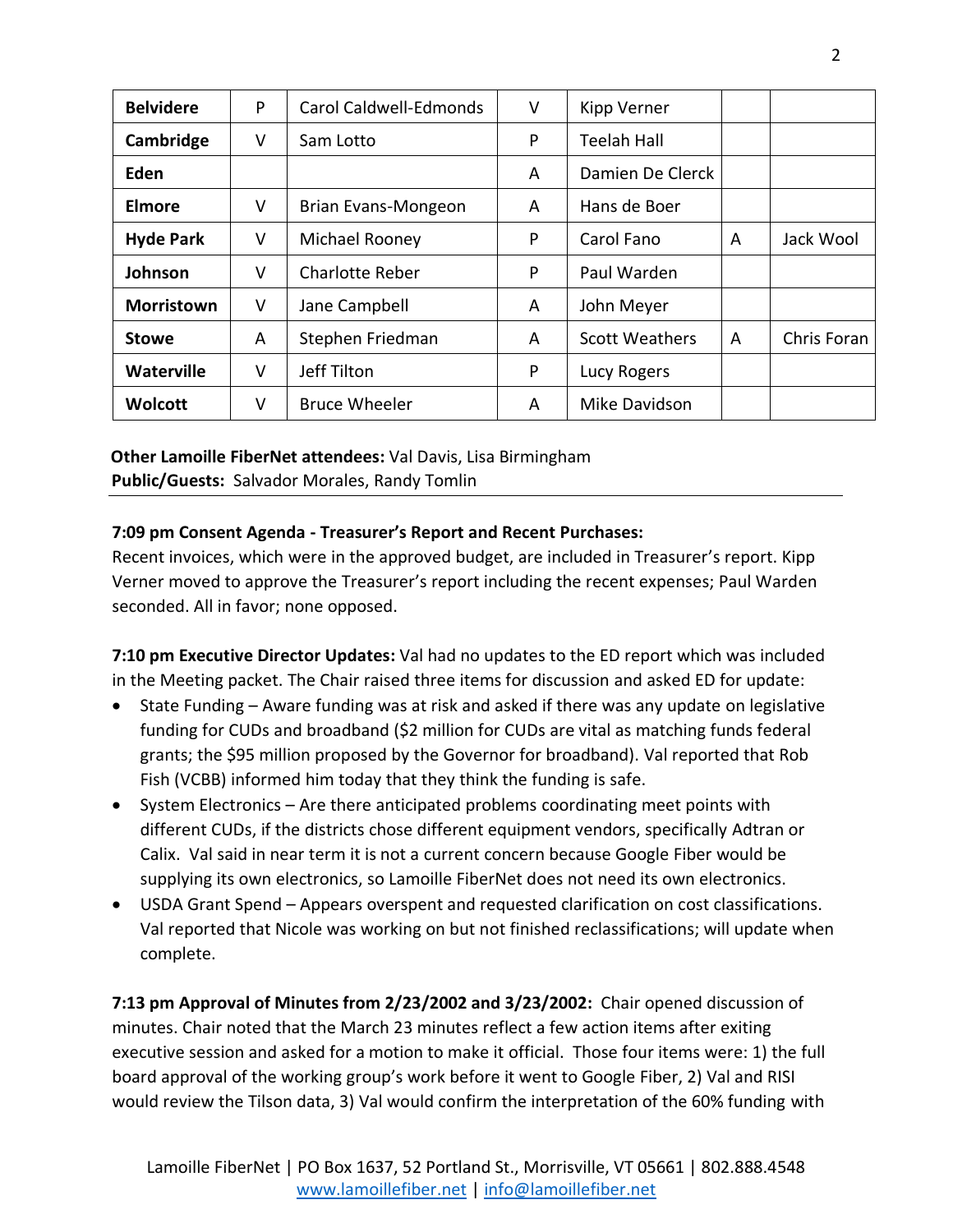VCBB; and 4) Val would address with Tilson its long timetable and lack of reliable data. Paul Warden moved to approve items, Kipp Verner seconded. Call for discussion; there was none. All in favor; none opposed; no abstentions.

Chair requested motion for Minutes of 2/23/2002 and 3/23/2002. Jeff Tilton moved; Paul Warden seconded. Call for discussion; there was none. All in favor; none opposed.

**7:16 pm Logo Design and Survey Results:** Chair shared background on history of logo design, the work of the Marketing & Communications Committee, recommendations of 4 logos by the committee, and survey results. Survey favored Logo E. Opened for discussion.

Jeff asked whether a decision could be delayed. Members discussed merits of choosing logo now, even if they did not like the choices. Carol expressed need to support and respect committee's work and noted that locally based Great Big Graphics had submitted design proposals pro bono. Members also discussed likes and dislikes of the designs. Members expressed concern that current options looked like other utilities or CUD logos, not distinctive enough. Members expressed desire to have logo represent Lamoille County and mission of Lamoille Fiber. Other members commented that none of the logos represented the organization perfectly and that logo could evolve with the organization, and that the current options were clean and professional and liked by many in the survey. Val explained that the design request also had been put out to Hatchwise, a crowdsourced graphic design site, from which 148 entries were received. Several members supported D and E. Members continued to discuss what they liked and didn't like about the four final designs.

The Chair asked if the Board would entertain a motion to determine whether Logo E would suffice, and if not, direct the Marketing & Communications Committee to take the feedback and continue to work as quickly as possible to support.

Michael Rooney so moved; Kipp Verner seconded. Chair asked for discussion. Bruce requested more time. While not completely comfortable, Sam noted the sweat equity by the committee, the likelihood that we would be no better off in 30 days and also 30 days behind on another task, so would vote in favor of the motion. Kipp offered that logos don't need to be fixed in stone and can evolve over time. Additional comments were offered by Jeff and Paul on how design could be misinterpreted. Brian Evan-Mongeon requested a roll call.

Roll Call — For: Paul Warden, Michael Rooney, Sam Lotto, Kipp Verner, Jane Campbell, Bruce Wheeler. Opposed: Brian Evans-Mongeon, Jeff Tilton. No abstentions. Motion carried, 6 in favor; 2 opposed.

**7:34 pm** – Carol recommended that the Board send a letter to great Big Graphics thanking them for their pro bono work. Jane offered to draft.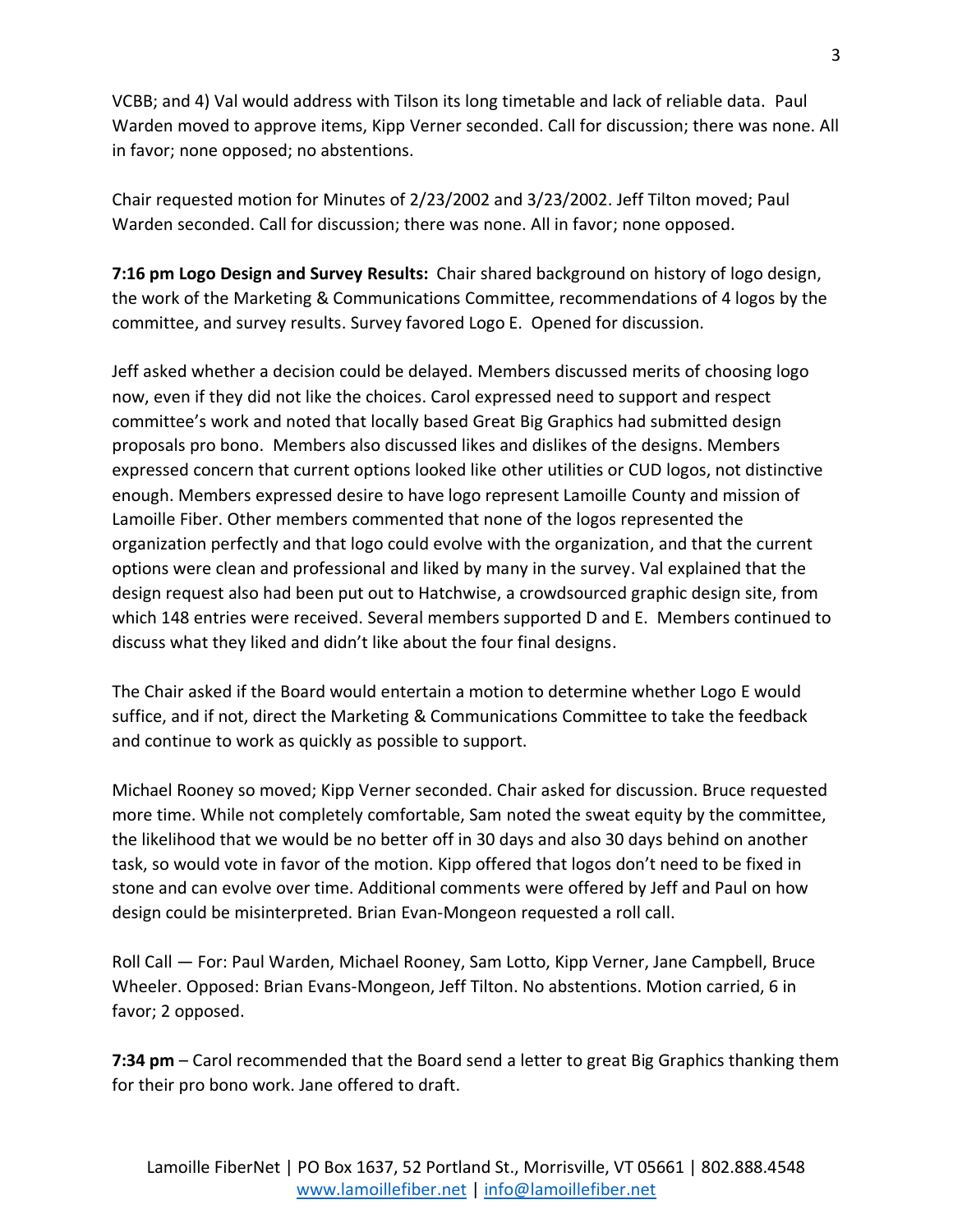**7:35 pm Vermont League of Cities and Towns (VLCT) Membership:** Jane noted this is not really a Board decision, but Val did a great job outlining the recommendation in the packet. Does not warrant a discussion unless someone is against it. No motion needed.

**7:37 pm By-Laws Change - Recommended by Executive Finance Committee:** The Chair opened discussion noting purpose was to clarify expectations for and ensure Board member participation. Brian commented that he did not have time to review because he did not receive the Board packet until today. Paul asked whether Lamoille County Planning Commission language was part of the amendment proposal. Val clarified it is not, is it background. Carol raised concern about the words "offending" and "violating" and recommended less punitive language. Paul suggested using term noncompliant.

Jane requested a motion to approve the bylaw change with the word offending being replaced by noncompliant. Paul so moved; Kipp seconded. Chair asked for discussion; a member noted a typo to be corrected. The Chair called the vote. All in favor, none opposed, except Brian Evans-Mongeon who abstained. Motion carried, 7-0-1.

**7:41 pm Partnership Task Force Update:** Chair requested if there was any portion of the update that can be done in public session. Val recommended discussing his recommendation to engage NRTC for the Business Plan rework, which was noted in the ED update. Current business plan does not meet RFP requirements for VCBB grant program; needs to be redone. Tilson data is questionable and may need to be redone as well. Val has been advised by Rob Fish that Sole Source can be used because of our partnership with Northwest CUD, which is using NRTC for its modeling and the time constraints. Cost would be \$40,000 and would be applied to the H.315 grant. Val also recommended discussing Tilson's lack of performance. The Chair recommended that discussions on the Tilson performance and contract be delayed for executive session and recommended a motion on spending the \$40,000, consistent with the purchasing policy.

**7:47 pm** Randy Tomlin left the meeting.

**7:48 pm** The Chair requested a motion relating to the two contracts. Paul Warden moved to enter executive session to discuss items which if were prematurely made public would present us at a disadvantage in terms of contracts. Jeff Tilton seconded. All in favor; none opposed; no abstentions.

**7:49 pm** Paul Warden moved to enter executive sessions with all members present and Val, Lisa and Sal. Jeff Tilton seconded. All in favor; none opposed.

**8:47 pm Exit Executive Session:** Michael Rooney moved to authorize Val to accept "Bucket One" (i.e., the non-negotiable list of items) of Google's offer and to negotiate as good a result as possible for bucket two (i.e., the negotiable list of items) and that the Board approve the